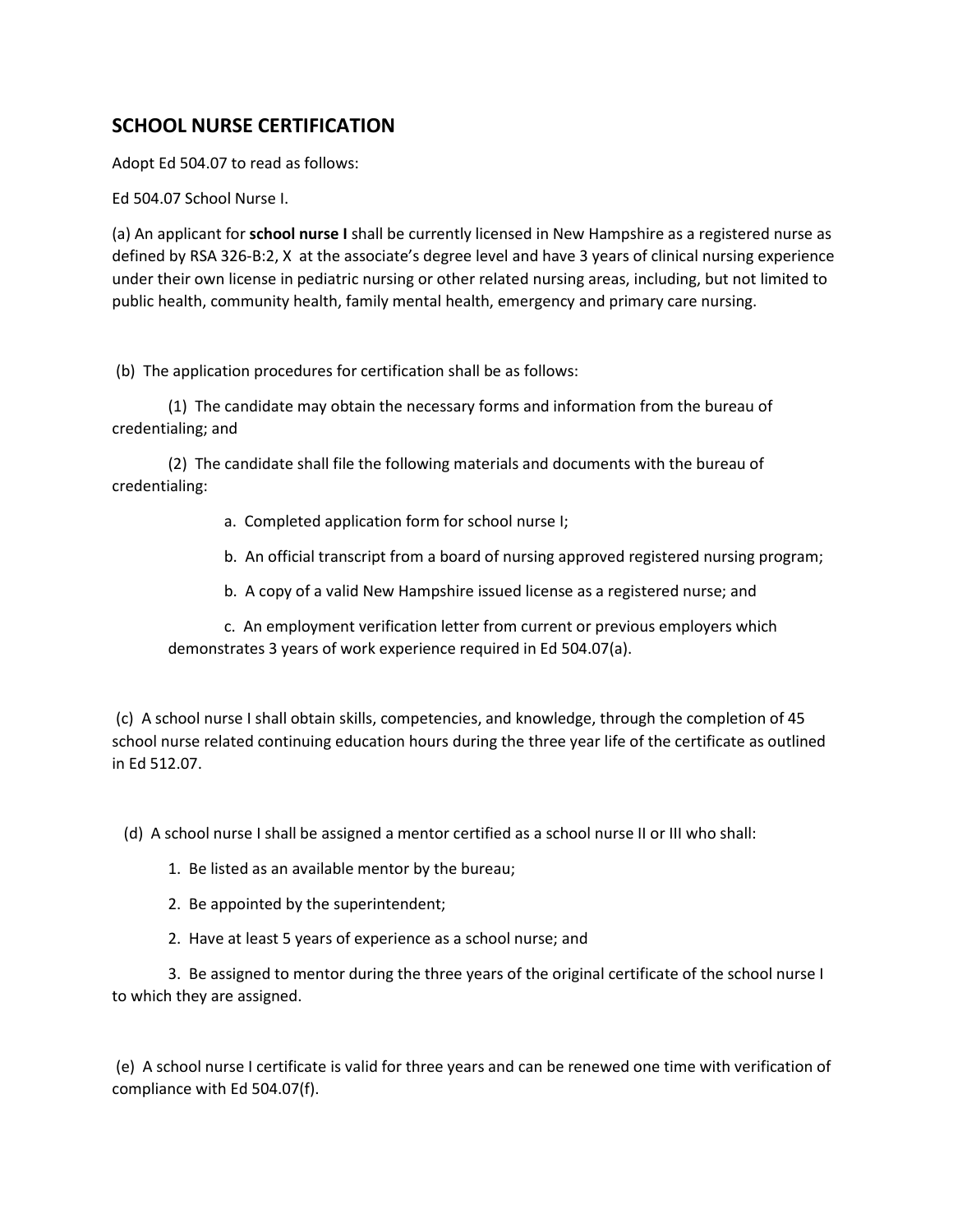(f) A school nurse I shall submit to the bureau a verification of enrollment in a board of nursing approved ADN to BSN program that shows a completion date on or before the expiration date of the school nurse I original or renewal certificate.

Adopt Ed 504.08 to read as follows:

Ed 504.08 School Nurse II.

(a) School nurses employed on or before July 1, 2016 shall submit the following documentation for certification as a school nurse:

- (1) Completed application form for school nurse II;
- (2) Employment verification letter of a hire date as a school nurse on or before July 1, 2016; and
- (3) A copy of a valid New Hampshire issued license as a registered nurse.

(b) A school nurse II shall obtain skills, competencies, and knowledge, through the completion of 45 continuing education hours during the three year life of the certificate as outlined in Ed 512.07 and shall follow the renewal procedures outlined in Ed 509.

(c) A school nurse II with 5 years of school nurse experience shall be listed as an available mentor to a school nurse I as outlined in Ed 504.07(d).

Adopt Ed 504.09 to read as follows:

Ed 504.09 School Nurse III

(a) An applicant for school nurse III shall have completed a board of nursing approved registered nursing program at the bachelor's degree level or higher, be currently licensed in New Hampshire as a registered nurse as defined by RSA 326-B:2, X, and have 3 years current experience in pediatric nursing or other related nursing areas, including, but not limited to public health, community health, family mental health, emergency and primary care nursing

(b) A school nurse holding national certification (NCSN) or other state certification shall meet the requirements of school nurse III.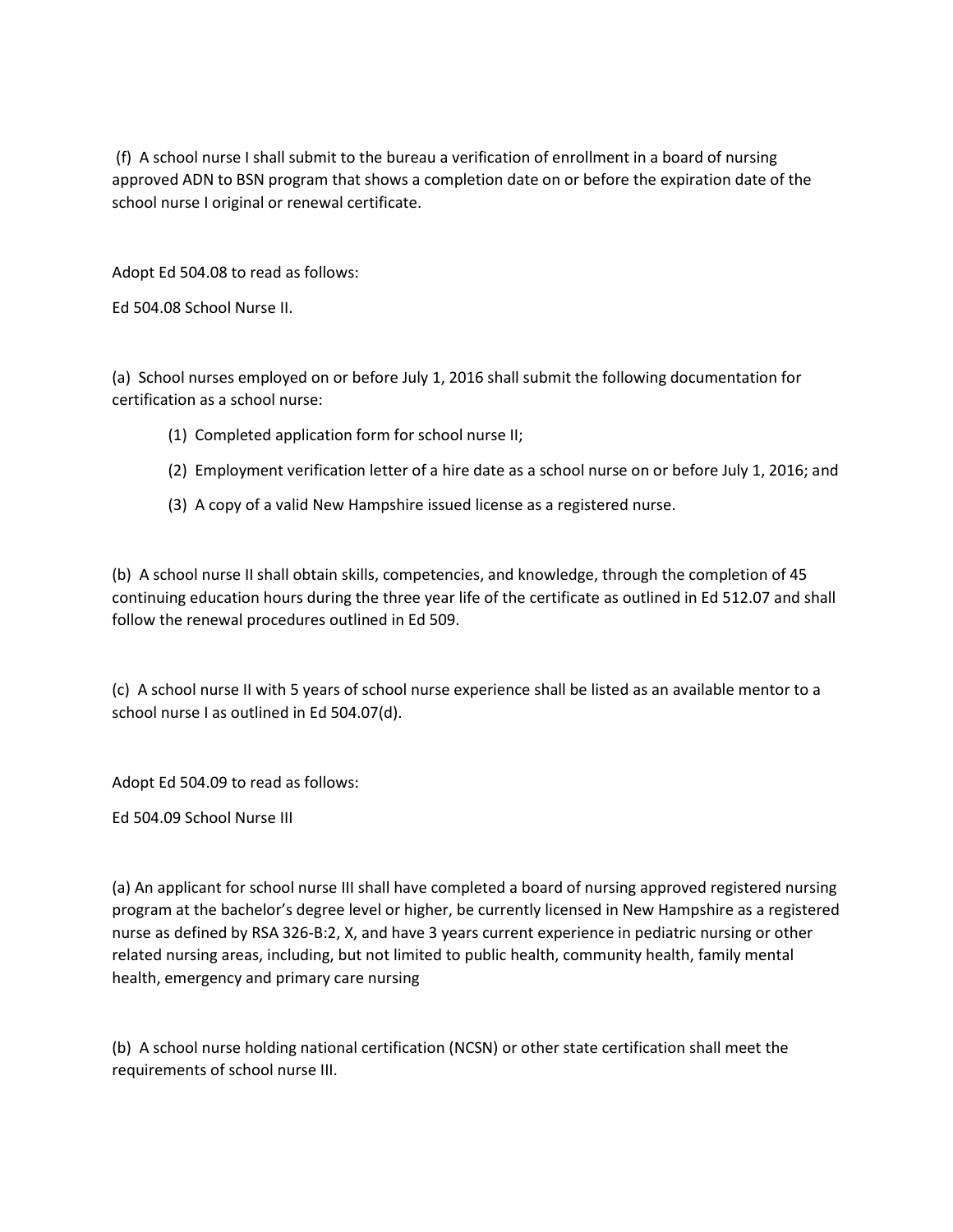(c) The application procedures for certification shall be as follows:

(1) The candidate may obtain the necessary forms and information from the bureau of credentialing; and

(2) The candidate shall file the following materials and documents with the bureau of credentialing:

a. Completed application form for school nurse III;

b. Employment verification letters from a current or previous employer which outlines three years of work experience required in Ed 504.09(a);

c. A copy of a valid New Hampshire issued license as a registered nurse at the bachelor's degree level or higher; and

d. An official transcript from an accredited college or university showing the successful completion of a BSN or higher;

(d) A school nurse III shall obtain skills, competencies, and knowledge, through the completion of 45 continuing education hours during the three year life of the certificate as outlined in Ed 512.07 and shall follow the renewal procedures outlined in Ed 509.

(e) A school nurse III with 5 years of school nurse experience shall be listed as an available mentor to a school nurse I as outlined in Ed 504.07(d).

Readopt with amendment Ed 508.06, effective 6-15-13 (Doc #10362), to read as follows:

Ed 508.06 Fees. Fees shall be paid in accordance with the following requirements:

(a) All checks or money orders for bureau of credentialing applications shall be made payable to "Treasurer, State of New Hampshire."

(b) An application shall not be complete until all the application materials including the proper fee have been filed with the bureau.

(c) The required educator certification fees shall be in accordance with RSA 186:11,X(b), and the fee schedule set forth in Table 508-1 below, with the following fees reflecting the actual cost of the certification service listed: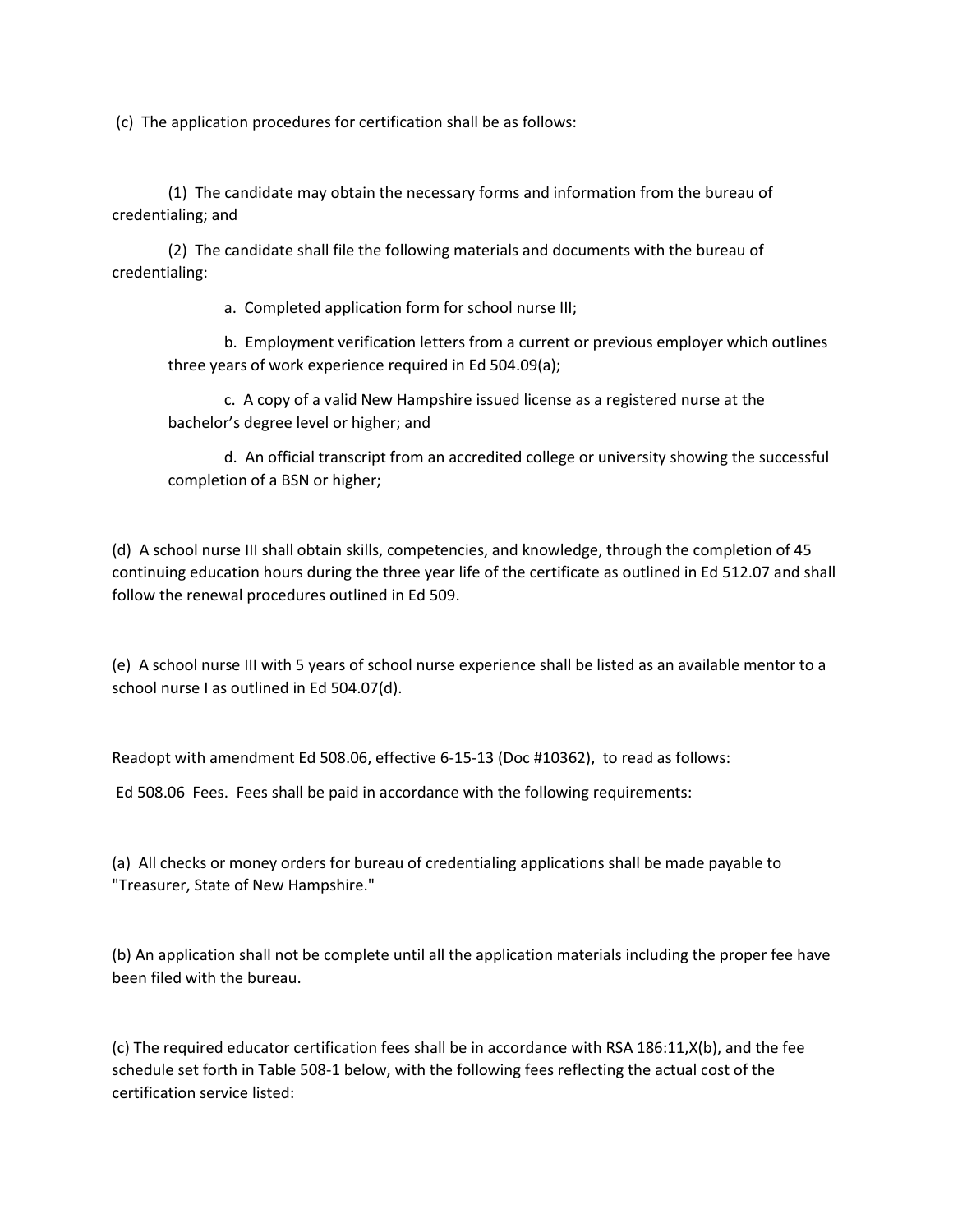Table 508-1 Educator Certification Bureau of Credentialing Fee Schedule

Certification Service Fee Charged Original Certificate, except for Master Teacher, or Paraprofessional \$130.00

School nurse I Original Certificate (up to 3 years) \$ 75.00

School Nurse II Original Certificate \$ 0.00 School

Nurse III Original Certificate and School Nurse II and III Renewal Certificate \$ 75.00

Renewal of Certificate, except Paraprofessional or school nurse I, II or III \$130.00

Additional Endorsement to a Certificate \$ 20.00 each Master Teacher Original Certificate—candidates who hold National level certification and are deemed to have satisfied the requirements of Ed 504.031(e)(1) and (3) \$250.00 Master Teacher Original Certificate—all other candidates \$800.00 Processing Fee for Alternative No. 3 \$300.00 Fee for Statement of Eligibility \$ 50.00

Permission to Employ \$ 50.00 Paraprofessional Original Certificate or Renewal of Certificate \$ 25.00 Alternative No. 4 Intern License (up to 3 years) \$130.00 Alternative No. 5 Intern License (up to 2 years) \$130.00 Duplicate Credentials \$ 20.00 each Late Filing Fee \$ 50.00

SERVICE Initial Fee Renewal Fee Alternative 3B Processing Fee \$ 300.00 N/A Beginner Educator Certificate (BEC) \$ 130.00 \$ 130.00 Experienced Educator Certificate (EEC) \$ 130.00 \$ 130.00

Endorsement – Add to BEC or EEC

\$ 20.00 each endorsement

Intern License – Alternative 4 (up to 3 years) \$ 130.00 N/A Intern License – Alternative 5 (up to 2 years) \$ 130.00 N/A Master Teacher – National Level Certification \$ 250.00 \$ 250.00 Master Teacher – All other candidates \$ 800.00 \$ 250.00 Paraprofessional I and II \$ 25.00 \$ 25.00 Permission to Employ \$ 50.00 N/A

Statement of Eligibility

\$ 50.00 each endorsement N/A

School Nurse I – 3 years with one time renewal option  $\frac{2}{5}$  75.00  $\frac{2}{5}$  75.00

School Nurse II \$ 0.00 \$ 75.00 School

Nurse III \$ 75.00 \$ 75.00

Duplicate Certificate \$ 20.00 N/A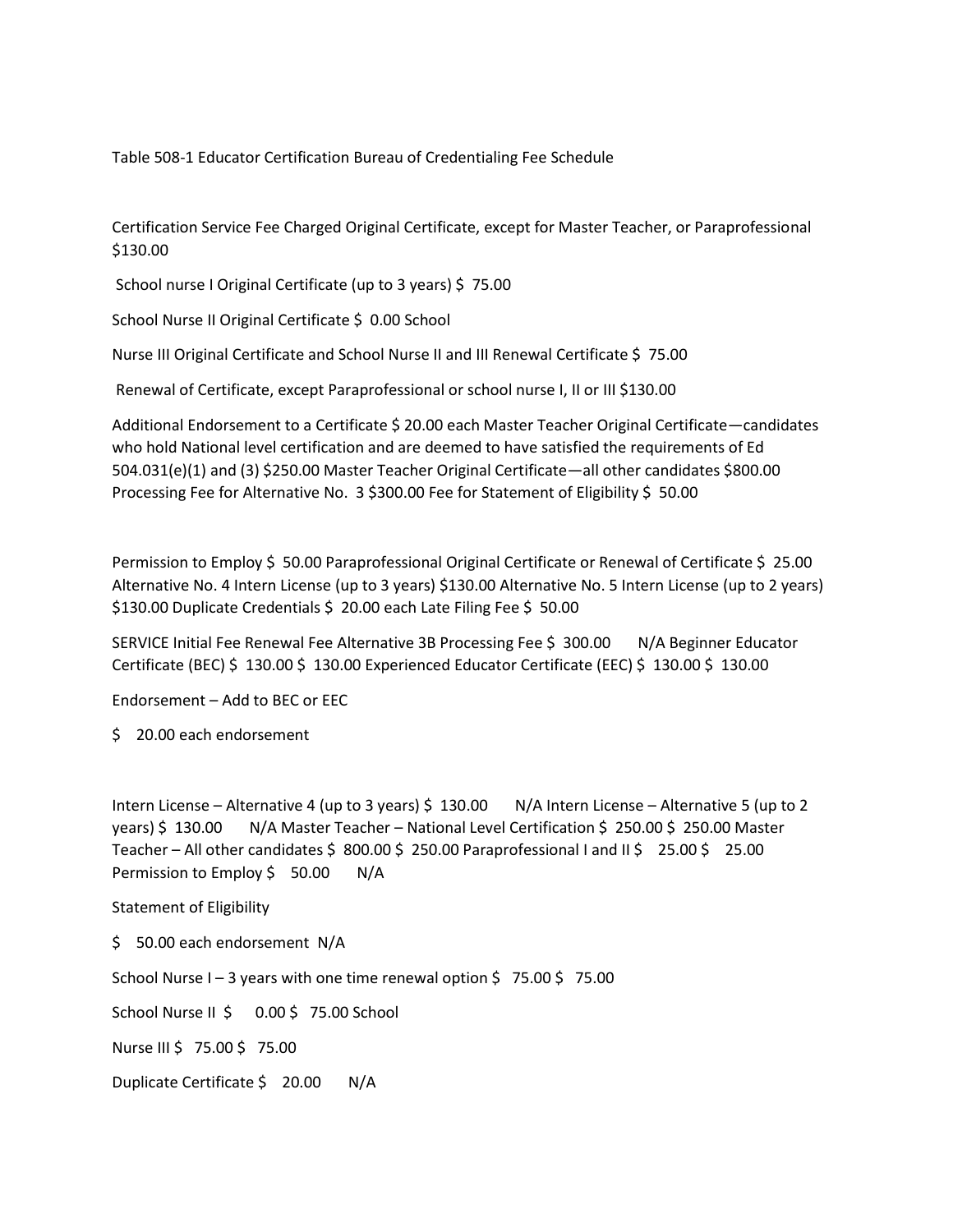Late Filing Fee – Renewal of any certificate after  $6/30$  each year \$ 50.00 N/A

Readopt with amendment Ed 509.01, effective 6-15-13 (Doc. #10362), to read as follows:

Ed 509.01 Recommended Renewal; Process for Educators Currently Employed Under a Local NH Professional Development Master Plan.

(a) Educator credentialscertificates, including school nurse II and III, shall be renewed every 3 years, unless a professional or life certificate was issued prior to 1976.

(b) In addition to compliance with the requirements of this section, the following shall be required for renewal:

(1) Documentation that the educator has met the requirements of Ed 509.03 and Ed 512.04, or Ed 504.08, 504.09 and 512.07 for school nurse; and

(2) Payment of the renewal fee.

(c) The bureau shall provide opportunity for electronic submission of the documentation required under Ed 509.03 to the superintendent for each school district, and/or school administrative unit or both.

(d) The superintendent for each school administrative unit shall verify that each educator whose teaching credentials require renewal has completed professional development as required in Ed 512.04. Verification shall include the name of the educator and the educator's area(s) of certification.

(e) It shall be the responsibility of the credential certificate holder to pay the appropriate fee in a timely manner to the bureau before the expiration of the educator's credential certificate.

(f) Verifications under (c) and (d) above shall be made and the fee under (e) above shall be paid no later than June 30 of the year in which the credential lcertificate is required to be renewed. Late filings shall be treated in accordance with Ed 509.04.

Readopt with amendment Ed 509.02, effective 6-15-13 (Doc. #10362), to read as follows:

Ed 509.02 Department of Education Renewal; Process for Educators Not Currently Employed Under a Local NH Professional Development Master Plan.

(a) Educator credentials certificates, including school nurse II and III shall be renewed every 3 years, unless a professional or life certificate was issued prior to 1976. School nurse I may renew one time after the first three years of the initial certification.

(b) In addition to compliance with the requirements of this section, the following shall be required for renewal:

(1) Documentation that the educator has met the requirements of Ed 509.03 and Ed 512.05, or Ed 504.08, 504.09 and 512.07 for school nurse; and

(2) Payment of the renewal fee.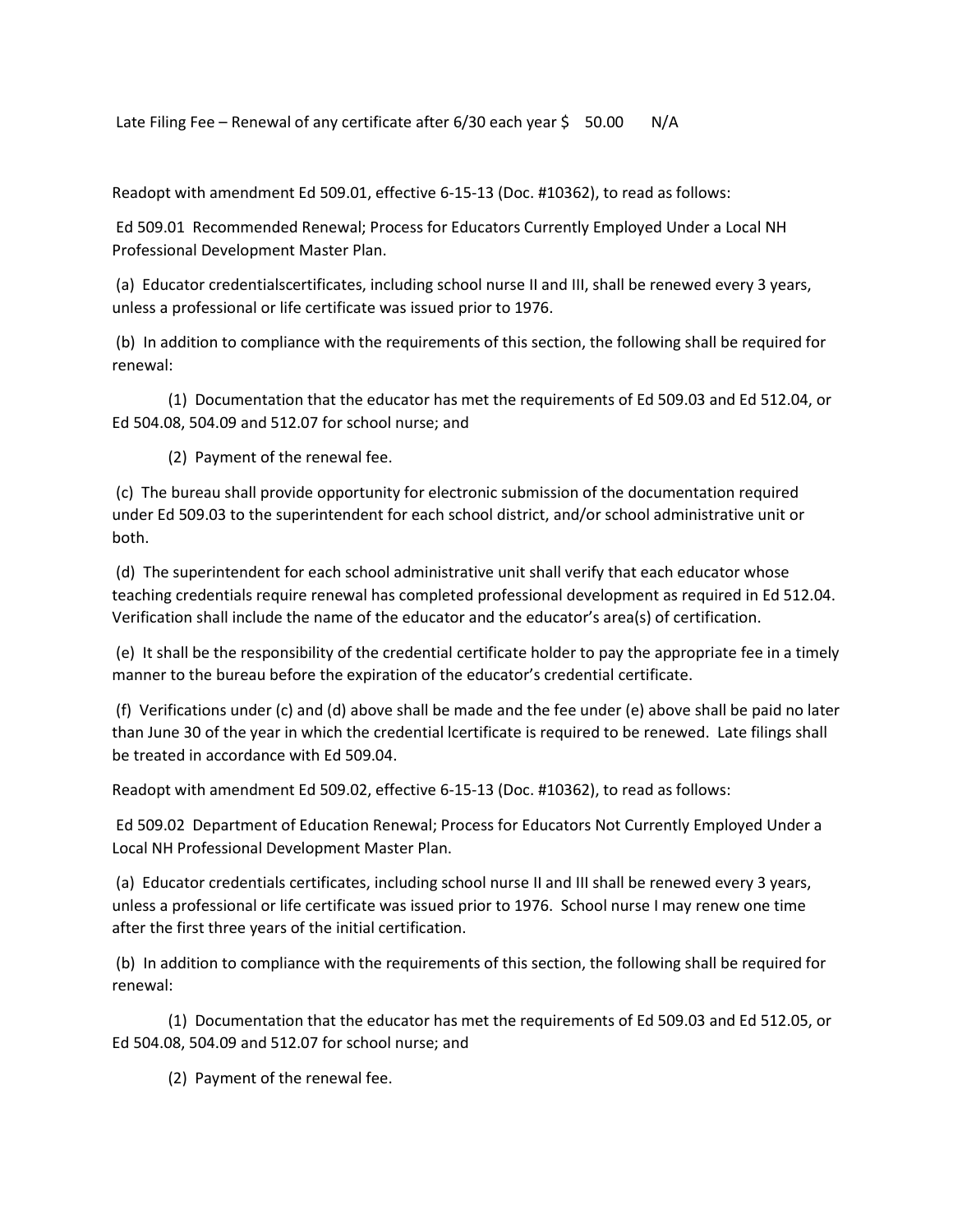(c) Any educator or school nurse not currently employed as a certified educator or school nurse in a New Hampshire public school or teaching in a New Hampshire private school with a valid New Hampshire credential may submit documentation electronically to the bureau or may apply for a renewal directly to:

Bureau of Credentialing

Division of Program Support

New Hampshire Department of Education

101 Pleasant Street

Concord, NH 03301-3860

(d) Any educator or school nurse not currently employed by a school district or school administrative unit in New Hampshire shall comply with Ed 512.05 or Ed 512.07(b) for school nurse, and:

(1) Submit documentation electronically to the bureau of such compliance; or

(2) Mail documentation directly to the bureau documenting such compliance.

(e) Educators not employed under the jurisdiction of a state approved local master plan for professional development shall submit the following to the bureau evidence of at least 75 hours of approved professional development activities during the 3-year period preceding the application for credential renewal.

(f) A development activity shall be approved by the bureau for purposes of (fe) above if it includes one or more of the activities listed in Ed 512.02(d)(10).

(g) An educator who holds valid credentials and is not employed in education for 3 or more years of service shall submit to the bureau evidence of satisfactory professional growth listed in Ed 509.03 or Ed 512.05 as a basis for renewal of his/her credential.

(h) The same provisions for timely filing shall be the responsibility of the educator pursuant to Ed 509.01.

Adopt Ed 512.07 to read as follows:

Ed 512.07 School Nurse. Requirements for school nurse I, II and III renewal certificates shall be as follows:

(a) For those certified school nurses who are employed by an agency listed in Ed 512.01, a minimum of 45 school nurse related continuing education units shall be required; and

(b) For those certified school nurses who are not employed by an agency listed in Ed 512.01, a minimum of 45 school nurse related continuing education units shall be required.

Appendix I